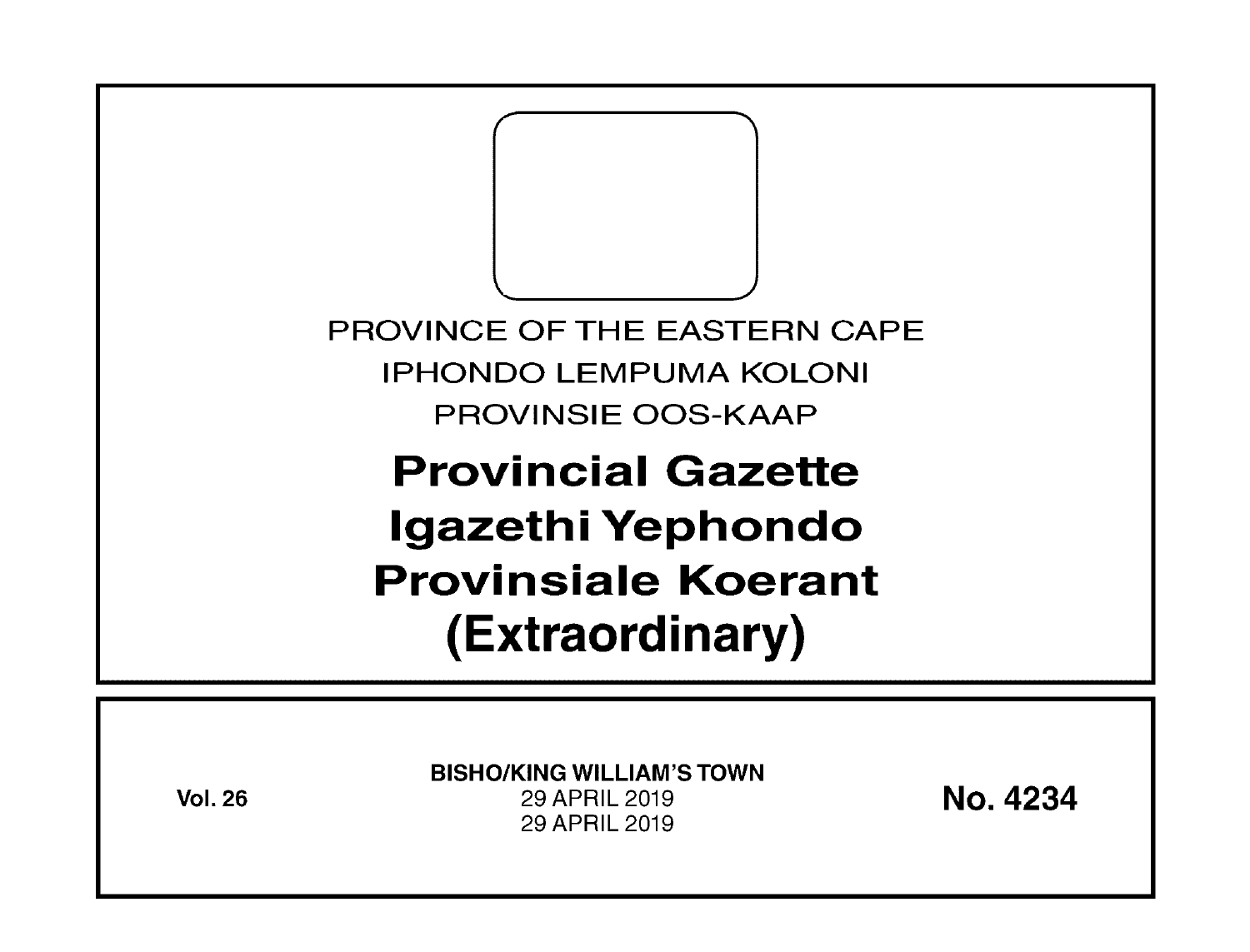## **CONTENTS**

|     |                                                                                                       | Gazette<br>No. | Page<br>No. |
|-----|-------------------------------------------------------------------------------------------------------|----------------|-------------|
|     | <b>PROVINCIAL NOTICES • PROVINSIALE KENNISGEWINGS</b>                                                 |                |             |
| 127 | Gambling Act (5/1997): Notice of lodgement of an application for a Casino Licence in terms of the Act | 4234           |             |